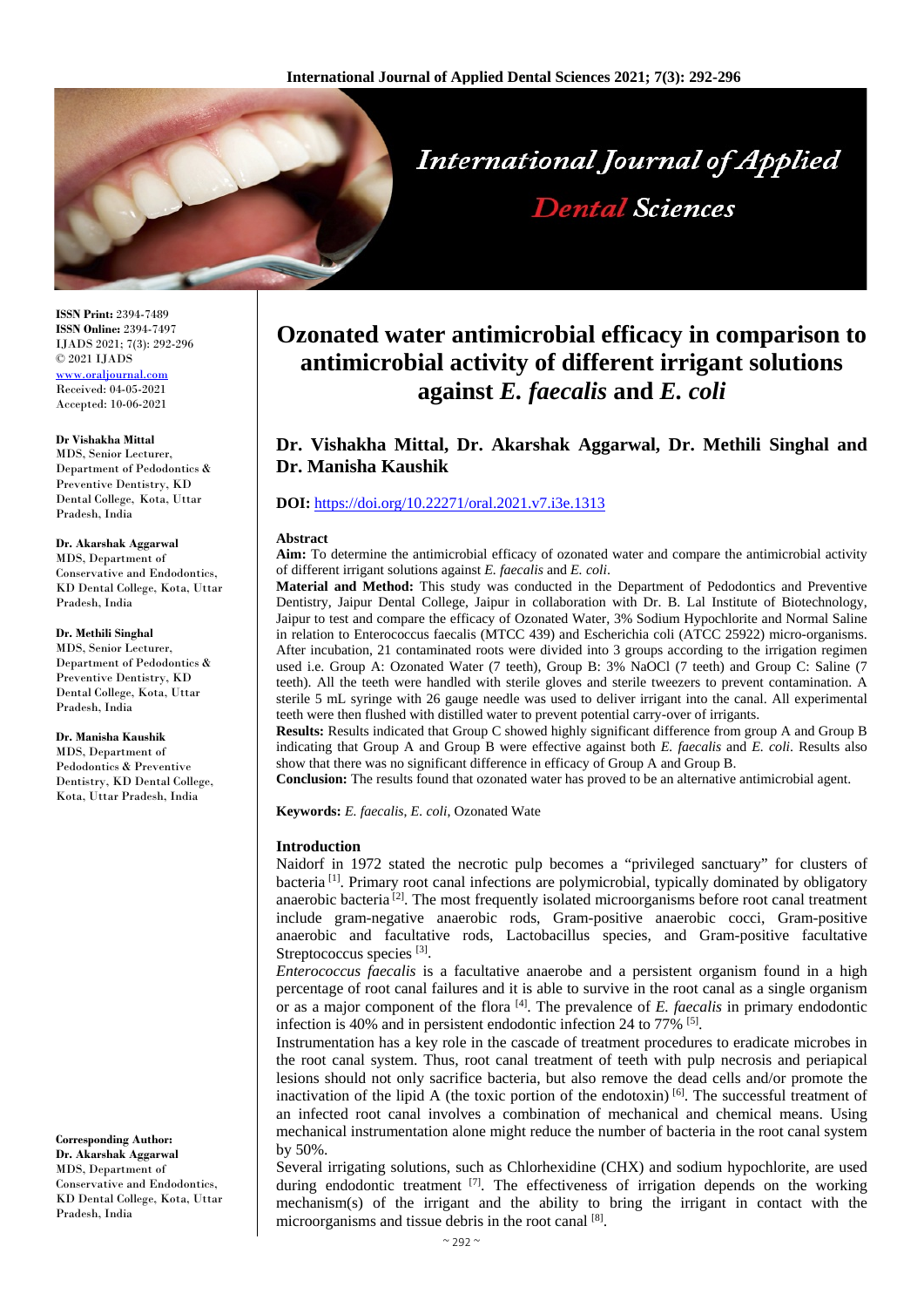A negative side effect of sodium hypochlorite is the potential toxicity and high surface tension that reduces the possibility of entering the canal irregularities and dentinal tubules <sup>[9]</sup>. It also reduces the elasticity of dentin and makes it susceptible to fractures [10]. That is why many various combinations of disinfecting solutions and irrigation devices such as photoactivated disinfection [11], active root canal irrigation [12] and intracanal laser application [13] as well as ozone or plasma devices have been used <sup>[14]</sup>. All the irrigation solutions at our disposable have their share of limitations and the search for an ideal root canal irrigant continues with the development of newer materials and methods [15].

Broadwater *et al*. in 1973 reported that ozone at low concentration, 0.1 ppm, is sufficient to inactivate bacterial cells including their spores [16] . Ozone dissociates readily back into oxygen  $(O_2)$ , thus liberating so called singlet oxygen  $(O<sub>1</sub>)$ , which is a strong oxidizing agent. It is this particular reactivity that provides the starting point for ozone's therapeutic effects on the body  $[17]$ .

Although ozonated water is a powerful antimicrobial agent against bacteria, fungi, protozoa and viruses, less attention has been paid to the antibacterial activity of ozonated water in bacterial biofilm and hence in root canal infection [18]. Therefore the aim of this study was to determine the antimicrobial efficacy of ozonated water and compare the antimicrobial activity of different irrigant solutions against *E. faecalis* and *E. coli*.

## **Materials and Method**

This study was conducted in the Department of Pedodontics and Preventive Dentistry, Jaipur Dental College, Jaipur in collaboration with Dr. B. Lal Institute of Biotechnology, Jaipur to test and compare the efficacy of Ozonated Water, 3% Sodium Hypochlorite and Normal Saline in relation to *Enterococcus faecalis* (MTCC 439) and *Escherichia coli*  (ATCC 25922) micro-organisms. The microbiological media used:

- 1) Brain Heart Infusion Broth
- 2) Brain Heart Infusion Agar Media
- 3) Macconkey Agar Media

## **Inclusion Criteria for Selection of Teeth**

- 1. Single rooted anterior teeth
- 2. Teeth With complete root formation
- 3. Teeth With patent canals
- 4. Teeth Without anatomic variation

## **Exclusion Criteria**

- 1. Teeth With open apices
- 2. Calcified canals
- 3. Multi rooted teeth
- 4. Variations in the radicular anatomy
- 5. Teeth With previous root canal treatment

The armamentarium used for the present study was 30 extracted non-carious single rooted anterior teeth, Ozonated Water generating device (Kent Ozone Dental Jet, Kent technology, India), 3% Sodium Hypochlorite (Prime Dental Products Pvt. Ltd), Normal Saline, Carborundum disk, Straight Handpiece, Distilled Water, Kerr files (MANI Inc.), Type II GIC (GC Fuji), Nail Varnish, Paper points, Sterile gloves, 26 gauge needle and syringes, Micropipette, Sterile Appendorf tubes, Petridishes, Digital colony counter, Vortex agitator and Incubator.

## **Preparation of Samples**

- 
- 30 extracted non-carious, single rooted human incisors which were extracted for periodontal reasons were used in this study.
- Calculus and tissue tags were removed using hand and Ultrasonic scaling.
- The teeth were soaked in 5% NaOCl for 30 minutes to remove any remaining residual loose tissue and debris from the root surface.
- The teeth were stored in gauze soaked sterile saline till use to prevent dehydration.
- All the teeth were marked and then sectioned 14 mm from the apex with a carborundum disc using a low speed straight hand piece, so as to standardize roots of all the teeth approximately to the same length.

## **Instrumentation**

- An ISO #15 K file was used to determine the working length.
- The root segments were mounted in wax bases for ease of instrumentation.
- All root canals were instrumented, using the step back technique and the circumferential filing motion, to K file #60.
- During cleaning and shaping, sterile distilled water was used after each instrument size.
- The segments were then removed from the wax bases.

## **Sealing of Root Apices**

- Finally, the canals were flushed with 5 mL of distilled water to remove any debris.
- The root apices were sealed with type II GIC and coated with two coats of nail varnish to prevent bacterial leakage.

**Sterilization of Samples:** Each tooth was sterilized in steam autoclave for 30 minutes under 15 psi pressure at 121°C.

### **Inoculation**

- The bacterial strains used in this study are *Enterococcus faecalis* (MTCC 439) and *Escherichia coli* (ATCC 25922).
- The primary culture was raised by inoculating *Enterococcus faecalis* (MTCC 439) and *Escherichia coli*  (ATCC 25922) in the Brain heart infusion (BHI) broth, after incubation at 37°C for 24 hrs.
- The canals of the experimental teeth were cautiously inoculated using a micropipette with 20 uL of the freshly prepared suspension of both the organisms and sterile #15 K file was used to carry the bacterial suspension to the entire root canal length.
- The teeth were then incubated at 37<sup>°</sup>C for 72 hours.

## **Root Canal Irrigation**

After incubation, 30 contaminated roots were divided into 3 groups according to the irrigation regimen used i.e Group A: Ozonated Water (10 teeth), Group B: 3% NaOCl (10 teeth) and Group C: Saline (10 teeth). All the teeth were handled with sterile gloves and sterile tweezers to prevent contamination. A sterile 5 mL syringe with 26 gauge needle was used to deliver irrigant into the canal. All experimental teeth were then flushed with distilled water to prevent potential carry-over of irrigants.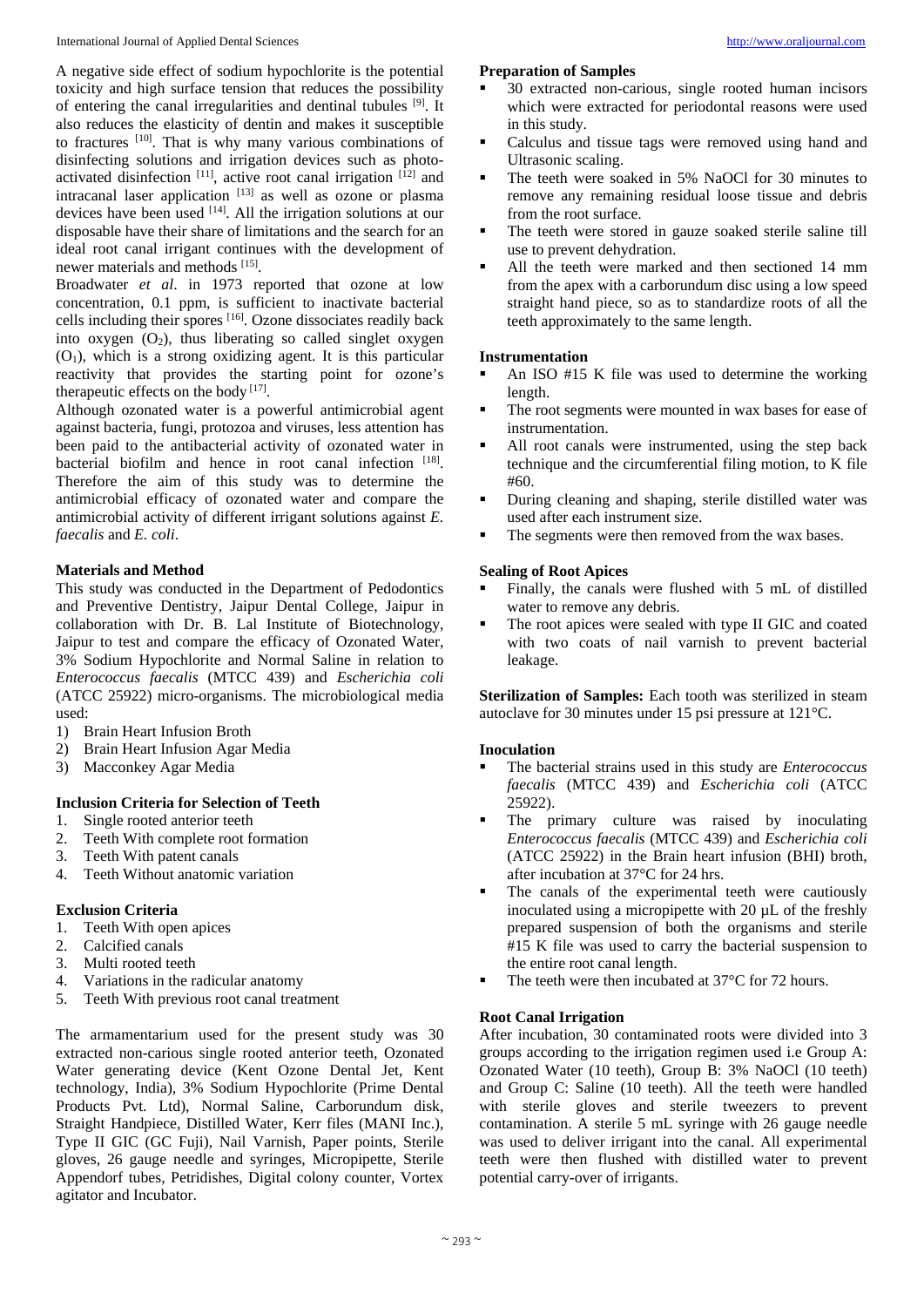### **Sampling technique (Pre and Post irrigation)**

- A small amount of distilled water was introduced into the canal, and an endodontic hand file was used in a filing motion to a level approximately 1 mm short of the root apex.
- The canal contents were aspirated with and then placed into appendorf tubes containing 1 mL of sterile saline.
- #50 paper point was then placed into the canal at the working length for 30 seconds each and also used to soak up the canal contents.
- Paper points were transferred to the same tubes containing 1 mL saline and agitated in vortex for 1 minute.
- Aliquots of 500 μl of the appropriate dilutions were cultured into BHI agar and MacConkey agar plates.
- All plates were cultivated at 37°C in a micro-aerophilic environment in 5% CO2 for 48 hours. The colonies were identified on the basis of their morphology and counted using a digital colony counter.
- Confirmation of NA was performed under light microscopy after staining a heat fixed smear slide. Microbial counts were expressed as colony-forming units (CFU) per ml of sample. The laboratory staff and clinicians evaluating the culture plates were blinded to the subject's group assignment.

|                             | Number of colonies obtained X Dilution Factor |
|-----------------------------|-----------------------------------------------|
| Colony forming unit $/ml =$ | Volume of sample inoculated                   |

#### **Results**

Table 1indicates the distribution of study and control groups. Table 2 shows Pre and post irrigation comparison within group using paired t test, whose results indicate that there was a significant reduction in post irrigation values in all the three groups.

Table 3 indicates pairwise comparison between three groups using Post Hoc analysis with respect to percentage reduction in CFU post irrigation. Results indicate that Group C showed highly significant difference from group A and Group B

indicating that Group A and Group B were effective against both *E. faecalis* and *E. coli*. Results also show that there was no significant difference in efficacy of Group A and Group B.

Table 1: Description of the study groups

| Group A | Ozonated Water            |
|---------|---------------------------|
| Group B | 3% Sodium Hypochlorite    |
| Group C | Positive Control – Saline |

|  | Table 2: Pre and post irrigation comparison within group using paired t test |  |
|--|------------------------------------------------------------------------------|--|
|  |                                                                              |  |

| <b>Group Name</b> |        |                                   | N  | Mean | <b>SD</b> | <b>P-Value</b> |
|-------------------|--------|-----------------------------------|----|------|-----------|----------------|
| Group A           | Pair 1 | <i>E. faecalis</i> Pre-Irrigation | 10 | 9.19 | 3.25      | 0.0002         |
|                   |        | E. faecalis Post-irrigation       | 10 | 1.60 | 1.56      |                |
|                   | Pair 2 | E. coli Pre-Irrigation            | 10 | 4.29 | 4.09      | 0.022          |
|                   |        | E. coli Post-irrigation           | 10 | 0.89 | 1.00      |                |
| Group B           | Pair 1 | E. faecalis Pre-Irrigation        | 10 | 2.00 | 0.84      | 0.0004         |
|                   |        | E. faecalis Post irrigation       | 10 | 0.28 | 0.27      |                |
|                   | Pair 2 | E. coli Pre Irrigation            | 10 | 0.50 | 0.21      | 0.0002         |
|                   |        | E. coli Post-irrigation           | 10 | 0.11 | 0.07      |                |
| Group C           | Pair 1 | E. faecalis Pre-Irrigation        | 10 | 4.07 | 1.60      | 0.0006         |
|                   |        | E. faecalis Post-irrigation       | 10 | 3.18 | 1.22      |                |
|                   | Pair 2 | E. coli Pre-Irrigation            | 10 | 0.63 | 0.28      | 0.0005         |
|                   |        | E. coli Post-irrigation           | 10 | 0.52 | 0.27      |                |

*p*<0.05 statistically significant

**Table 3:** Comparison of mean percentage reduction among three different groups using Post Hoc test.

| Dependent variable                 | Group Name (I) | Group Name (J) | P value |
|------------------------------------|----------------|----------------|---------|
| <i>E. faecalis</i> % age reduction | Group A        | Group B        | 0.7637  |
|                                    |                | Group C        | 0.0000  |
|                                    |                | Group A        | 0.7637  |
|                                    | Group B        | Group $C$      | 0.0000  |
|                                    |                | Group A        | 0.0000  |
|                                    | Group $C$      | Group B        | 0.0000  |
|                                    |                | Group B        | 0.8074  |
|                                    | Group A        | Group $C$      | 0.0000  |
| <i>E. coli</i> % age reduction     |                | Group A        | 0.8074  |
|                                    | Group B        | Group $C$      | 0.0000  |
|                                    |                | Group A        | 0.0000  |
|                                    | Group C        | Group B        | 0.0000  |

*p*<0.05 statistically significant

#### **Discussion**

The main cause of endodontic failure is the persisting infection in the root canal system. About 92% of teeth without apical periodontitis heal, whereas only 74% of teeth with apical periodontitis heal with endodontic treatment [19]. This depends on different factors. Although there is an array of

potential factors that influence the outcome of endodontic treatment, success is most significantly dependent upon the elimination of root canal infection present when treatment starts and the prevention of contamination during treatment [20]. We are constantly searching for new antimicrobial agents that can provide us with a cleaner root canal and thereby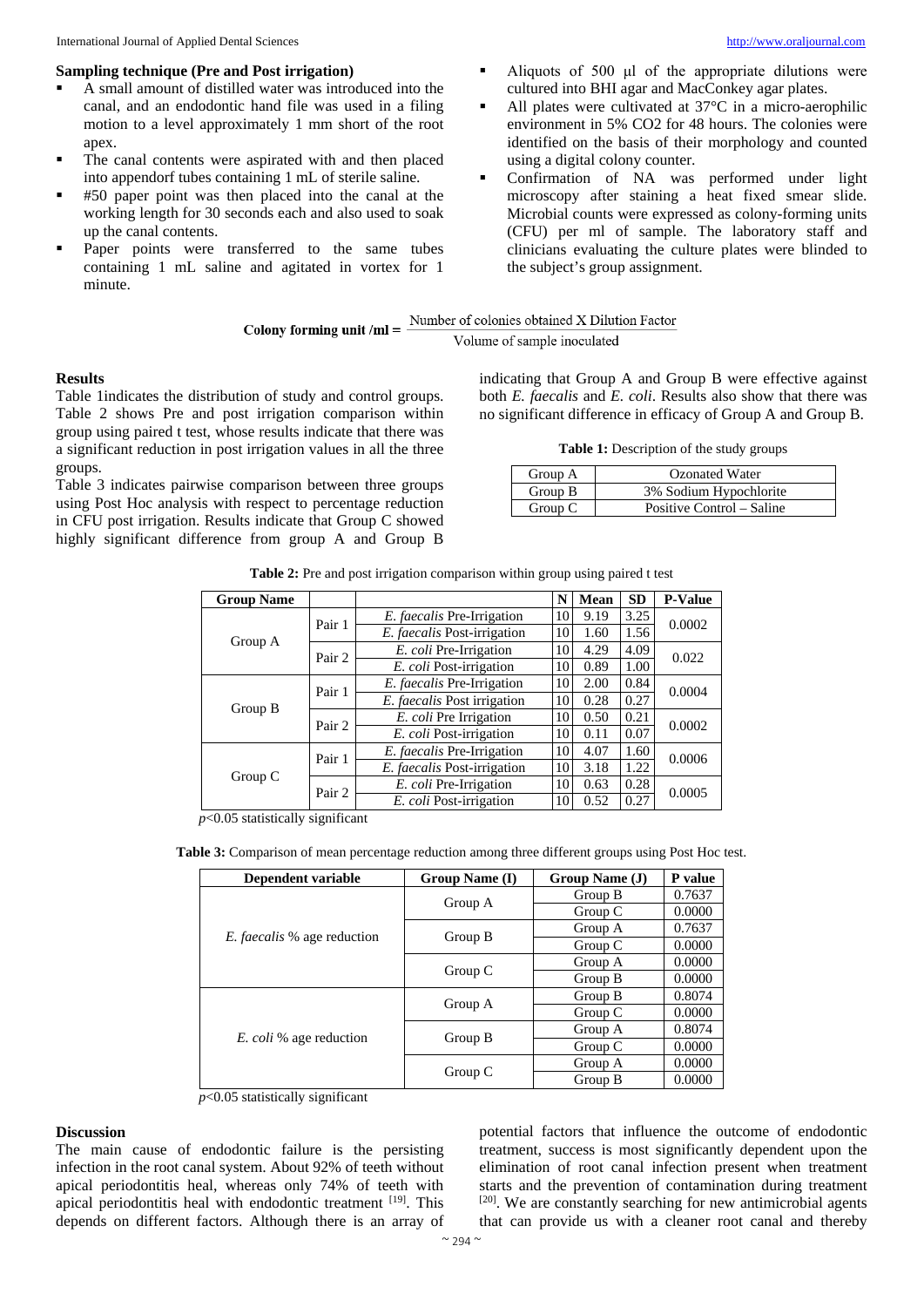improve the success rate of endodontically treated teeth.

In this study, *Enterococcus faecalis* and *Escherichia coli*, were chosen as test organisms because they are well recognized endopathogenic microorganisms. *E. faecalis* is more associated with secondary infection, whereas *E. coli* and its endotoxin is more prevalent in primary endodontic infections. *E. faecalis* has been used in previous studies testing the efficacy of irrigant solutions<sup>[21]</sup>. The prevalence of Enterococci, has been a conspicuous finding in a high percentage of root-canal failures which has been attributed to its high resistance and its ability to survive as a single organism in monocultures.

*E. faecalis* and *E. coli* have been found suitable for experimental penetration into dentinal tubules. In the present study, *E. faecalis* and *E. coli* Were incubated for 72 hours to ensure adequate penetration of microbes, however this time is not sufficient enough to form an organized *in vitro* biofilm but we have taken this time to ensure a suitable microbiological environment is created.

In this study, the apices of all sampled teeth were sealed with glass ionomer cement followed by nail varnish application to prevent any contamination from the outer tooth surface during the sampling procedure. To eliminate the variable effects of mechanical instrumentation and smear layer removal in reducing bacterial count, both were accomplished before sterilization and inoculation of sample.

Treatment with ozone is a relatively new concept in dentistry. Ozone is a very powerful bactericide that can kill microorganisms effectively even at a concentration as low as 0.1ppm  $[16]$ . There are several known actions of ozone on human body, such as anti-microbial, immunostimulating, antihypoxic, analgesic, detoxicating, bioenergetic and biosynthetic (activation of the metabolism of carbohydrates, proteins & lipids) etc. The anti-microbial effect of ozone as a result of its action on cells by damaging its cytoplasmic membrane due to ozonolysis of dual bonds and also ozoneinduced modification of intracellular contents because of secondary oxidants effects. This action is non-specific and selective to microbial cells; it does not damage human body cells because of their major antioxidative ability [22]. Its antimicrobial activity increases in liquid environment of the acidic pH. Ozone causes the synthesis of biologically active substances such as interleukins, leukotrienes and prostaglandins which is beneficial in reducing inflammation and wound healing.

Our goal was to evaluate if additional ozone gas during endodontic treatment resulted in a cleaner root canal. In this study we used bacterial sampling to indicate the presence of infection in the canal. All the teeth treated with ozonated water showed a positive reduction in bacterial growth. This study showed that there was no significant difference in reduction of infection if ozonated water or 3% sodium hypochlorite was used during irrigation. The difference between the groups is small to show a significant difference. Nagayoshi *et al.* (2004)<sup>[23]</sup> also showed that ozonated water had nearly the same antimicrobial activity as 2.5% NaOCl during irrigation, especially when combined with sonication, and showed a low level of toxicity against cultured cells.

This study shows that ozone treatment has visible effects on bacterial strains of gram negative and gram positive bacteria. In this study *E. coli* and *E. faecalis* were representing the two bacterial strains and the ozone treatment was executed on agar plates. It must be considered that beside these two bacteria, the infected root canal has other bacterial species as well. Although ozone has one of the strongest bactericidal,

antifungal and viral characteristics it has shown to have a little effect on bacteria in a biofilm *in vitro* [24].

Teeth treated without ozone i.e., with 3% sodium hypochlorite which showed equally good results. In fact some samples of this group have shown 100% reduction in bacterial count. However, Hypochlorite is acutely operator sensitive, requiring careful application during root canal cleaning to prevent inoculation through the apex into bone or soft tissue, which can cause alarming and destructive oedema, pain and tissue damage, whereas ozone has therapeutic effect on oral tissues. Nagayoshi *et al*. in 2004 [23] along with antimicrobial activity also compared the cytotoxicity against L-929 mouse fibroblasts between ozonated water and NaOCl. They found that the metabolic activity of fibroblasts was high when the cells were treated with ozonated water, whereas that of fibroblasts significantly decreased when the cells were treated with 2.5% NaOCl.

Another element that may have had an effect on the results is the fact that concentration of ozone (0.1 mg/mL) used was less as compared to other ozonators such as Heal Ozone. Out of all the resources that were available Kent Ozone dental jet was the available ozonator. Keeping in mind the limitations ozonated water has proved to be an alternative antimicrobial agent. Probably increasing the ozone concentration will prove to be a better root canal irrigant without any significant side effects.

## **Conclusion**

The results found that ozonated water has proved to be an alternative antimicrobial agent.

#### **References**

- 1. Craig JB. Bacteria in the apical 5 mm of infected root canals. Journal of Endodontics 1991;17:380-83.
- 2. Sundqvist G. Taxonomy, ecology, and pathogenicity of the root canal flora, Oral Surgery, Oral Medicine, Oral Pathology 1994;78(4):522-530.
- 3. Zehnder M. Root canal irrigants, Journal of Endodontics 2006;32(5):389-398.
- 4. Evans M, Davies JK, Sundqvist G, Figdor D. Mechanisms involved in the resistance of Enterococcus faecalis to calcium hydroxide. Int Endod J 2002;35:221- 8.
- 5. Charles H, Stuart Scott Schwartz A, Thomas B, Cristopher B. Enterococcus Faecalis: Its Role In Root Canal Treatment Failure And Current Concepts In Retreatment J Endod 2006;32(2):93-98.
- 6. Peters LB, Van Winkelhoff AJ, Buijs JF, Wesselink PR. Effects of instrumentation, irrigation and dressing with calcium hydroxide on infection in pulpless teeth with periapical bone lesions. Int Endod J 2002:35:13-21.
- 7. Byström A, Sundqvist G. Bacteriologic evaluation of the effect of 0.5% sodium hypochlorite in endodontic therapy. Oral Surgery, Oral Medicine, Oral Pathology, Oral Radiology 1983;55:307-312.
- 8. LWM, Van Der Sluis M, Versluis M, Wu K, Wesselink PR. Passive ultrasonic irrigation of the root canal: a review of the literature, International Endodontic Journal 2007;40(6):415-426.
- 9. Grigoratos D, Knowles J, Ng YL, Gulabivala K. Effect of exposing dentine to sodium hypochlorite and calcium hydroxide on its flexural strength and elastic modulus. Int Endod J 2001;34(2):113-9.
- 10. Mohammadi Z, Abbott PV. The properties and applications of chlorhexidine in endodontics. Int Endod J